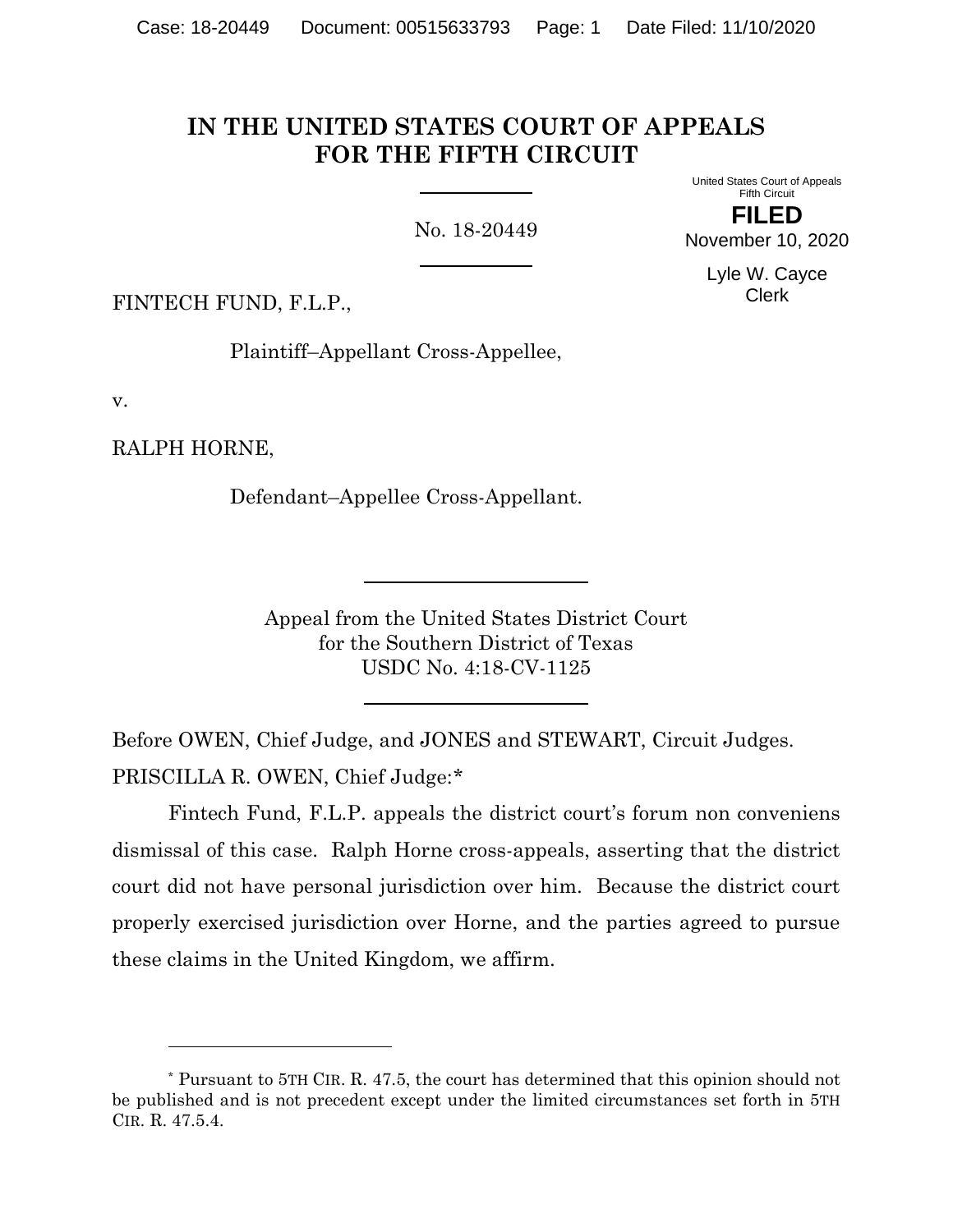**I**

Plaintiff Fintech Fund, F.L.P. is a Texas limited partnership that licenses biometric verification technology. Fintech's principal place of business is in Sugar Land, Texas. Prior to this suit, Fintech licensed that technology to its U.K. affiliate, CrossVerify Ltd. Defendant Ralph Horne, a U.K. citizen, was the former CEO of CrossVerify.

According to Fintech, Horne failed to deliver as CrossVerify's CEO. Fintech alleges that immediately prior to becoming CEO, Horne met with several individuals interested in starting a new company that would utilize the trade secrets that Horne learned through his employment with CrossVerify. Then, about six months after that meeting, Horne allegedly "deceived Fintech into giving him access to Fintech's servers by stating that he needed to perform a security audit of the servers." Horne contacted Fintech through calls and emails to Marcus Andrade, a limited partner of Fintech responsible for its management. Fintech alleges those calls and emails were fraudulent because no security was needed. After Andrade gave Horne access to Fintech's server, Horne and his associates allegedly downloaded "highly confidential and proprietary information belonging to Fintech." Fintech terminated the license with CrossVerify, and, approximately two weeks later, Horne resigned as CEO of CrossVerify.

The day after Horne resigned, Fintech sued him in federal district court in Houston, Texas. Fintech sued under the Computer Fraud and Abuse Act<sup>[1](#page-1-0)</sup> (CFAA) and the Defend Trade Secrets Act[2](#page-1-1) (DTSA), alleging that Horne, or someone acting in concert with him, accessed Fintech's servers based in the United States and downloaded confidential information.

<span id="page-1-0"></span> $118$  U.S.C. § 1030(g).

<span id="page-1-1"></span><sup>2</sup> 18 U.S.C. § 1836(b)(1).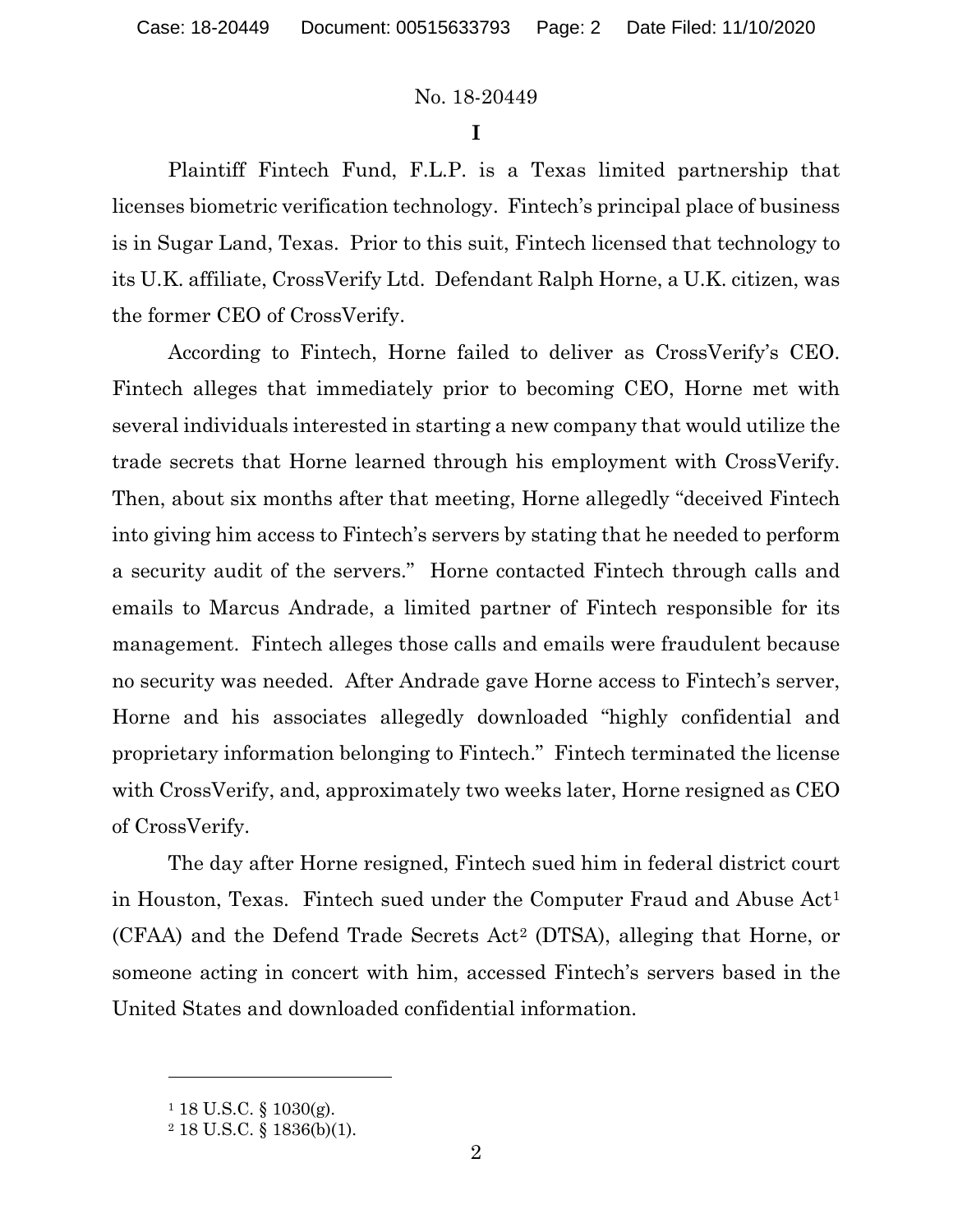As a part of his employment, Horne signed a "Non-Disclosure, Confidentiality, Inventions, and Non-Solicitation Agreement" (the Agreement). The Agreement contained three provisions related to where suits between the parties should be brought. First, Section 12(A) contained an arbitration clause:

# 12. Arbitration and Dispute Resolution

A. Except for any claims against [Fintech], all disputes, controversies or claims arising out of or relating to this Agreement (including for any breach, invalidity or interpretation of this Agreement), any non-contractual obligations arising out of or in connection with this Agreement, the relationship between Horne and [CrossVerify], services performed for or on behalf of [CrossVerify], shall be finally adjudicated by arbitration under the London Court of International Arbitration ("LCIA") Rules in force at the date of this Agreement, which are deemed to be incorporated by reference into this section 12A, subject to other provisions of this section 12A. . . . For the avoidance of doubt, the arbitration agreement in this section 12A is governed by English law. The parties intend the arbitration to be expedited.

Second, Section 12(D) contained a fallback provision in case the arbitration clause was invalidated:

# 12. Arbitration and Dispute Resolution

. . . .

D. If the provisions for arbitration in this Agreement are for any reason invalidated or deemed unenforceable the parties agree to submit to the exclusive jurisdiction and venue of the federal courts located in Houston, Texas, USA, for any legal suit, action or proceeding arising out of or based upon this Agreement, the breach of this Agreement, or any other aspect of the parties' relationship, including claims against [CrossVerify] or [Fintech] and/or their or against their affiliates (including DTN and NAC) and their affiliates, subsidiaries, shareholders, officers, directors, supervisors, managers, employees, agents, consultants, or attorneys, in their capacity as such or otherwise may have against Horne. Further, the parties expressly agree that this forum selection clause is mandatory and not permissive, and the parties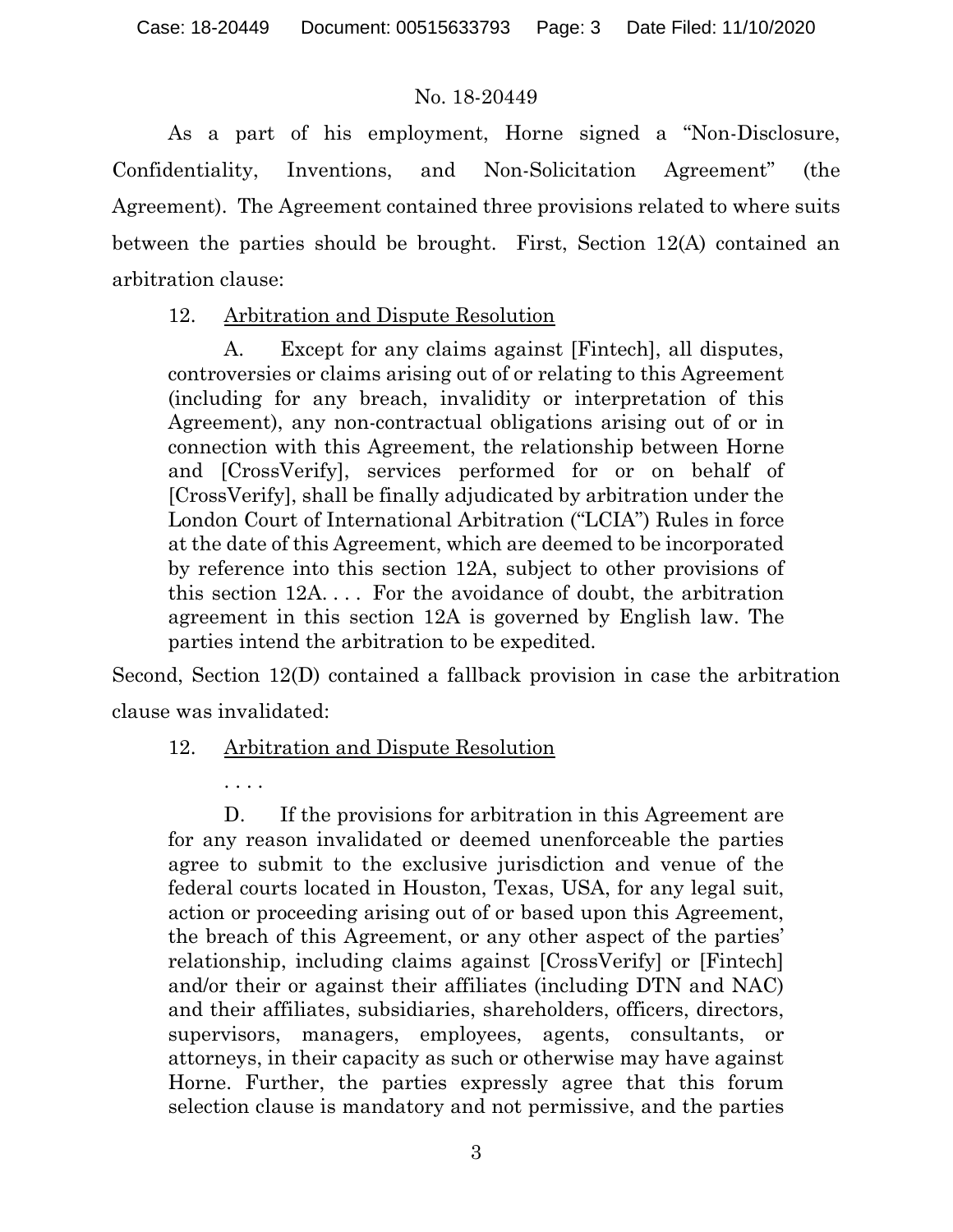agree not to object to adjudication in Houston, Texas on grounds of forum non-conveniens.

Third, Section 14 contained a choice of law and forum-selection clause:

14. Choice of Law; Jurisdiction and Venue. Except as to claims against [Fintech], this Agreement and any dispute or claim arising out of or in connection with it or its subject matter or formulation (including non-contractual disputes or claims) shall be governed and construed in accordance with the laws of England and Wales. Each party irrevocably agrees that the courts of England and Wales shall have exclusive jurisdiction to settle any dispute or claim arising out of or in connection with this Agreement or its subject matter or formation (including non-contractual disputes or claims), except as to claims against [Fintech].

Based, in part, on those provisions, Horne moved to dismiss the case for lack of personal jurisdiction, lack of subject matter jurisdiction, and improper venue. The district court determined that it had personal jurisdiction and subject matter jurisdiction over Fintech's claims.[3](#page-3-0) The district court also concluded that the Southern District of Texas was a proper venue.[4](#page-3-1) However, the court sua sponte determined that the case should be dismissed under forum non conveniens.[5](#page-3-2) Fintech appeals the district court's forum non conveniens dismissal. Horne cross-appeals, arguing that if forum non conveniens was inappropriate, this court should still dismiss the case for lack of personal jurisdiction.

# **II**

We first address whether the district court properly exercised personal jurisdiction over Horne. "Whether the district court can properly exercise personal jurisdiction over the defendant is an issue of law we review *de novo*."[6](#page-3-3)

<sup>3</sup> *Fintech Fund, FLP v. Horne*, 327 F. Supp. 3d 1007, 1021-23 (S.D. Tex. 2018).

<sup>4</sup> *Id.* at 1026.

<sup>5</sup> *Id.* at 1028.

<span id="page-3-3"></span><span id="page-3-2"></span><span id="page-3-1"></span><span id="page-3-0"></span><sup>6</sup> *Clemens v. McNamee*, 615 F.3d 374, 378 (5th Cir. 2010) (citing *Felch v. Tranportes Lar–Mex SA DE CV*, 92 F.3d 320, 324 (5th Cir. 1996)).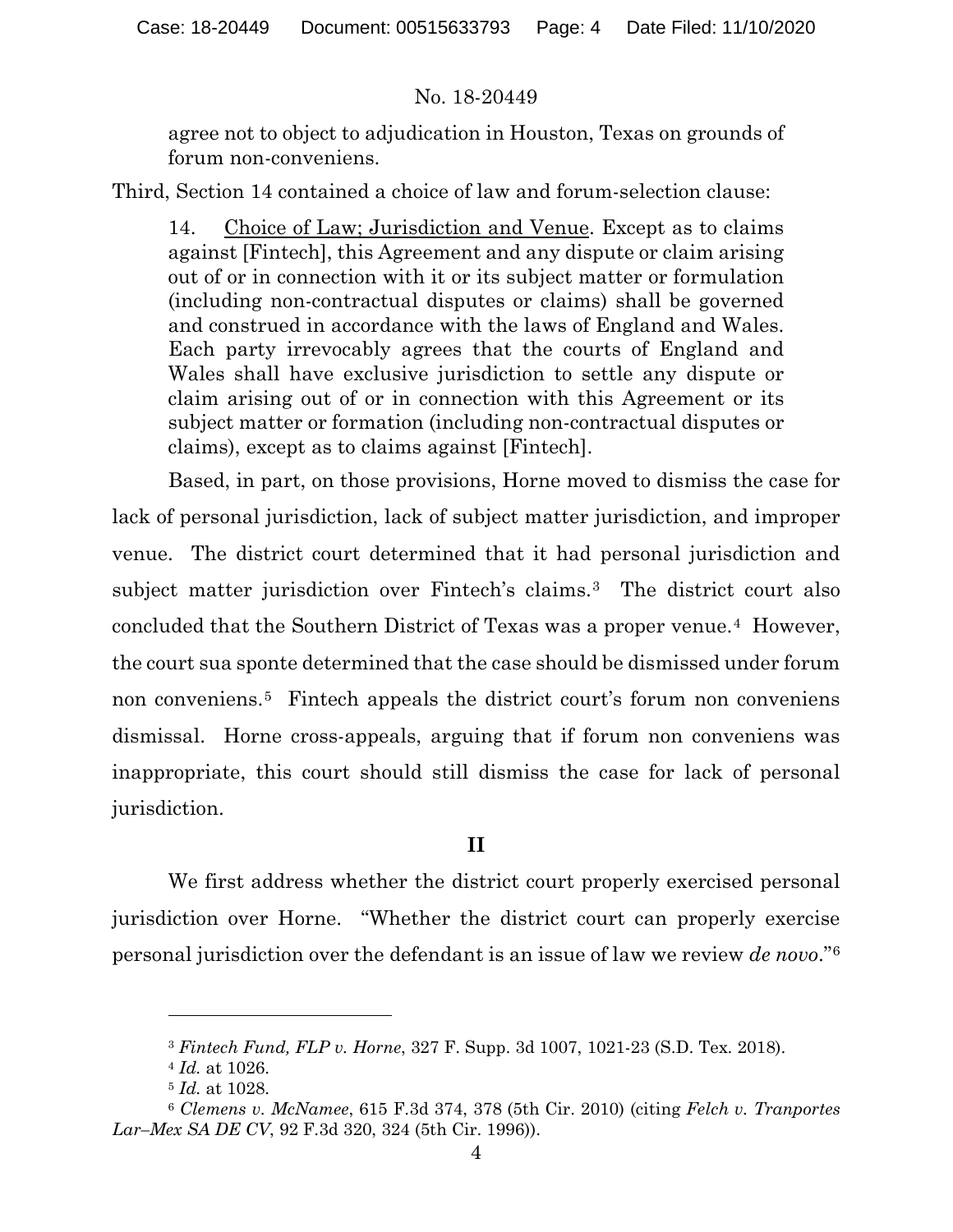"If, as here, the court rules on personal jurisdiction without conducting an evidentiary hearing, the plaintiff bears the burden of establishing only a *prima facie* case of personal jurisdiction."<sup>[7](#page-4-0)</sup> In evaluating whether the plaintiff has met that burden, "the court must accept as true all uncontroverted allegations in the complaint and must resolve any factual disputes in favor of the plaintiff."[8](#page-4-1) 

Because the Texas long-arm statute extends as far as constitutional due process permits, we need only consider if the exercise of jurisdiction comports with the Due Process Clause.<sup>[9](#page-4-2)</sup> "Where the plaintiff alleges specific jurisdiction, as here, due process requires (1) minimum contacts by the defendant purposefully directed at the forum state, (2) a nexus between the defendant's contacts and the plaintiff's claims, and (3) that the exercise of jurisdiction over the defendant be fair and reasonable."[10](#page-4-3) "Once a plaintiff establishes minimum contacts between the defendant and the forum state, the burden of proof shifts to the defendant" to make a "compelling case"[11](#page-4-4) that "the assertion of jurisdiction is unfair and unreasonable."[12](#page-4-5) Horne argues that Fintech did not meet its burden of showing minimum contacts by Horne purposefully directed at the forum state, and that even if Fintech met its burden, exercising personal jurisdiction would not be fair or reasonable.

Fintech alleges that Horne made fraudulent statements in phone calls and sent emails to Andrade fraudulently indicating that a security audit was

<span id="page-4-0"></span><sup>7</sup> *Sangha v. Navig8 ShipManagement Priv. Ltd.*, 882 F.3d 96, 101 (5th Cir. 2018) (citing *Quick Techs., Inc. v. Sage Grp. PLC*, 313 F.3d 338, 343 (5th Cir. 2002)).

<sup>8</sup> *ITL Int'l, Inc. v. Constenla, S.A.*, 669 F.3d 493, 496 (5th Cir. 2012).

<span id="page-4-3"></span><span id="page-4-2"></span><span id="page-4-1"></span><sup>9</sup> *McFadin v. Gerber*, 587 F.3d 753, 759 (5th Cir. 2009) (citing *Moncrief Oil Int'l v. OAO Gazprom*, 481 F.3d 309, 311 n.1 (5th Cir. 2007)).

<sup>10</sup> *Constenla*, 669 F.3d at 498.

<sup>11</sup> *Burger King Corp. v. Rudzewicz*, 471 U.S. 462, 477 (1985).

<span id="page-4-5"></span><span id="page-4-4"></span><sup>12</sup> *Sangha*, 882 F.3d at 102 (citing *Wien Air Alaska, Inc. v. Brandt*, 195 F.3d 208, 215 (5th Cir. 1999)).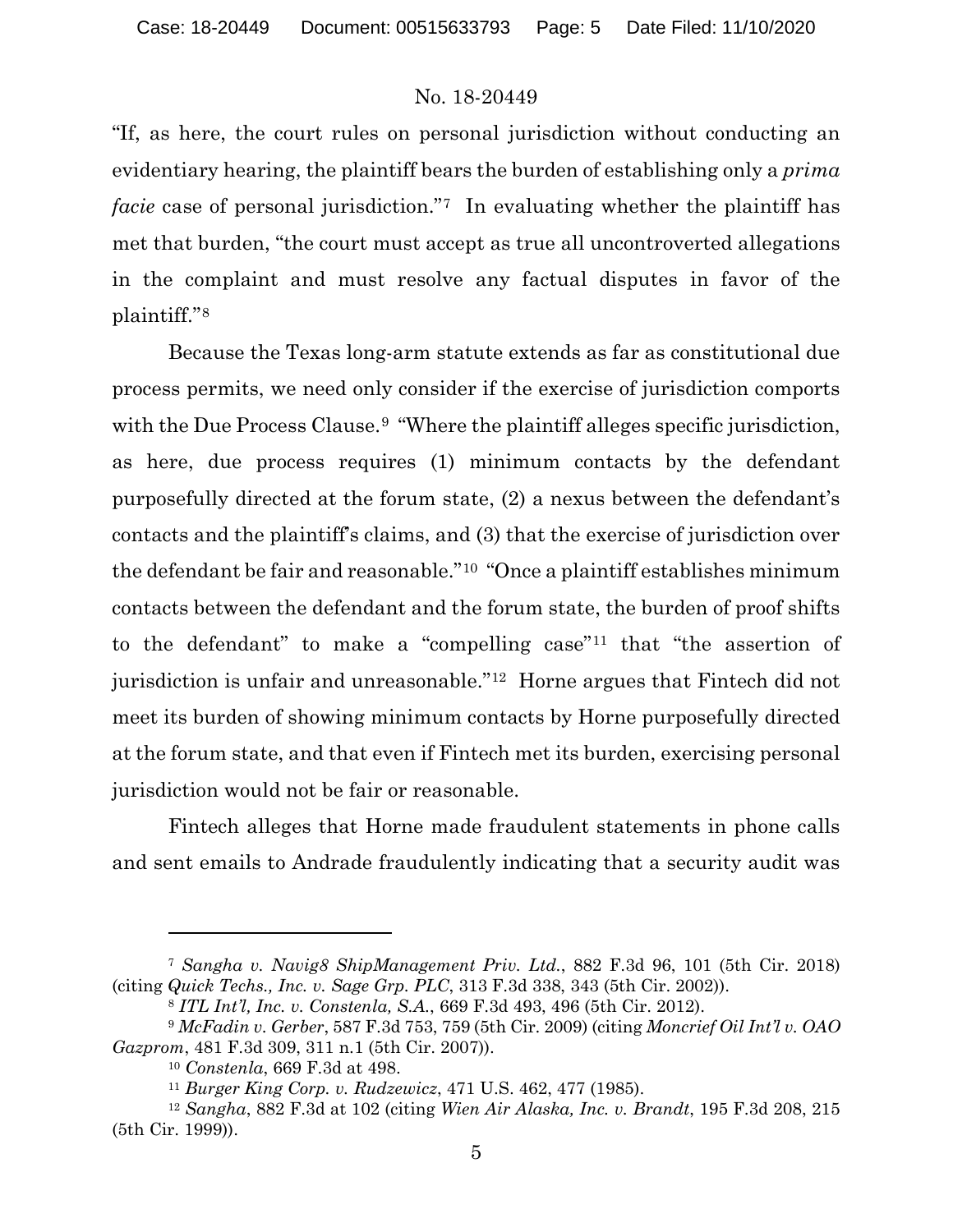needed when it actually was not. At the time Andrade received the calls and emails, he was in Sugar Land, Texas. The district court held that those phone calls and emails constituted sufficient minimum contacts to satisfy due process concerns.[13](#page-5-0) Horne argues that the phone calls and emails are insufficient contacts because Horne was not aware that Andrade was in Texas when he made the calls and sent the emails. The district court was not persuaded by Horne's argument and held that because "Andrade is [Fintech's] representative," Horne's contacts were "directed toward [Fintech]," a Texas company.[14](#page-5-1) As the district court pointed out, Horne knew Fintech is a Texas company.[15](#page-5-2) Further, the district court noted that at least one email that Horne sent to Andrade was sent to "fintechfund@crossverify.global," further illustrating that Horne was purposefully contacting Fintech.[16](#page-5-3)

We agree with the district court's analysis. That Andrade was in Texas when Horne called and emailed him may have been fortuitous, "but the tortious nature of the directed activity constitutes purposeful availment," satisfying the minimum contacts requirement.<sup>17</sup> Horne purposefully called and emailed Andrade. Those are his tortious contacts with the forum. Horne quotes *Revell v. Lidov* for the proposition that he "must be chargeable with knowledge of the forum at which his conduct is directed."[18](#page-5-5) *Revell* is distinguishable. *Revell* involved an allegedly libelous publication that criticized the plaintiff.[19](#page-5-6) The plaintiff sued in Texas, arguing that he suffered the effects of that publication there.<sup>[20](#page-5-7)</sup> We noted that the only connection the

<span id="page-5-1"></span><span id="page-5-0"></span><sup>13</sup> *Fintech Fund, FLP v. Horne*, 327 F. Supp. 3d 1007, 1019-21 (S.D. Tex. 2018).

<sup>14</sup> *Id*. at 1019-20.

<span id="page-5-2"></span><sup>15</sup> *Id.* at 1020.

<span id="page-5-4"></span><span id="page-5-3"></span><sup>16</sup> *Id.*

<sup>17</sup> *Wien Air Alaska, Inc. v. Brandt*, 195 F.3d 208, 213 (5th Cir. 1999).

<span id="page-5-5"></span><sup>18</sup> 317 F.3d 467, 475 (5th Cir. 2002).

<span id="page-5-6"></span><sup>19</sup> *Id.* at 469.

<span id="page-5-7"></span><sup>20</sup> *Id.* at 471-73.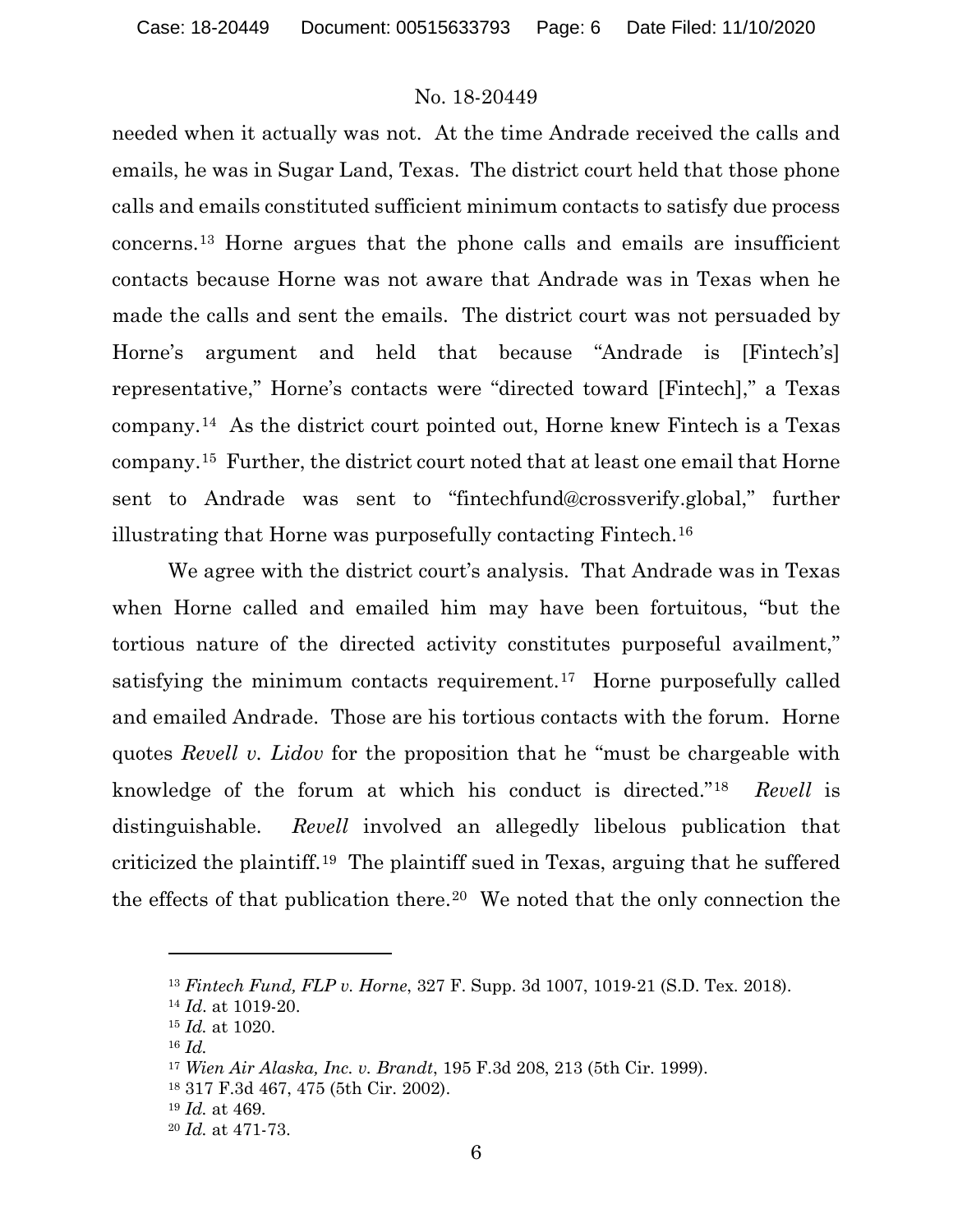case had with Texas was that the plaintiff resided there, which the defendant did not know.[21](#page-6-0) The publication "contain[ed] no reference to Texas, nor [did] it refer to the Texas activities of [plaintiff], and it was not directed at Texas readers."[22](#page-6-1) We held that the defendant did not direct any action at Texas[.23](#page-6-2) Here, Horne directed his allegedly tortious conduct at Texas, and he directed it at a Texas entity that he knew was a Texas entity. Those facts are determinative. Accordingly, Horne had sufficient minimum contacts with Texas to satisfy the exercise of specific jurisdiction.

Furthermore, we agree with the district court that the exercise of jurisdiction is fair and reasonable. The court must balance the following factors when determining whether the exercise of jurisdiction is fair and reasonable:

(1) the burden on the nonresident defendant of having to defend itself in the forum, (2) the interests of the forum state in the case, (3) the plaintiff's interest in obtaining convenient and effective relief, (4) the interstate judicial system's interest in the most efficient resolution of controversies, and (5) the shared interests of the states in furthering fundamental social policies.<sup>[24](#page-6-3)</sup>

Horne bears the burden of making a "compelling case" that the assertion of jurisdiction is unfair and unreasonable.[25](#page-6-4) "It is rare to say the assertion is unfair after minimum contacts have been shown."[26](#page-6-5) Most often, "the interests

<sup>21</sup> *Id.* at 475-76.

<sup>22</sup> *Id.* at 473.

<sup>23</sup> *Id.* at 475-76.

<span id="page-6-3"></span><span id="page-6-2"></span><span id="page-6-1"></span><span id="page-6-0"></span><sup>24</sup> *Sangha v. Navig8 ShipManagement Private Ltd.*, 882 F.3d 96, 102 (5th Cir. 2018) (citing *Burger King Corp. v. Rudzewicz*, 471 U.S. 462, 477 (1985)).

<span id="page-6-4"></span><sup>25</sup> *Id.* (quoting *Burger King*, 471 U.S. at 477) (citing *Wien Air Alaska, Inc. v. Brandt*, 195 F.3d 208, 215 (5th Cir. 1999)).

<span id="page-6-5"></span><sup>26</sup> *Wien Air Alaska*, 195 F.3d at 215 (citing *Akro Corp. v. Luker*, 45 F.3d 1541, 1549 (Fed. Cir. 1995)).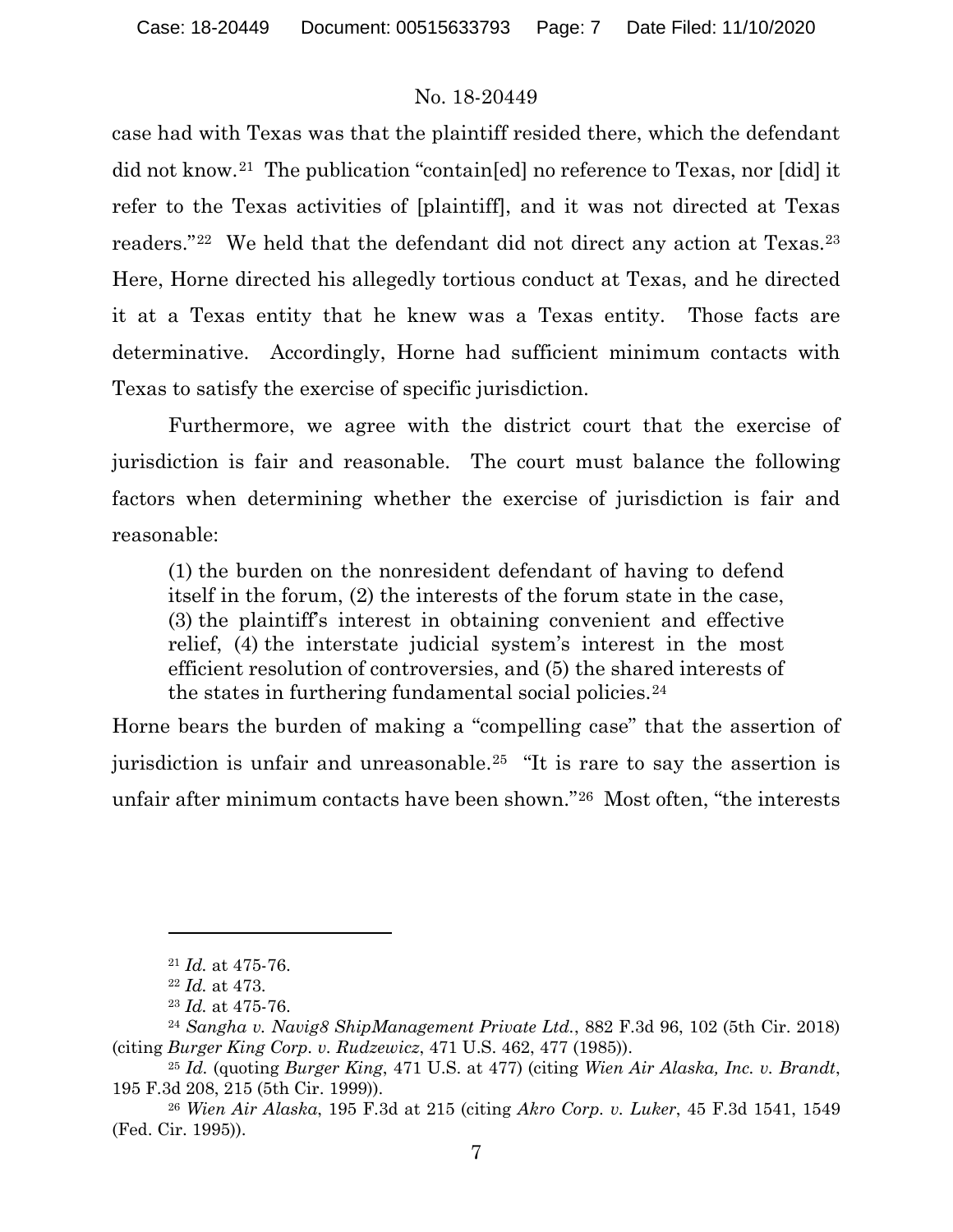of the plaintiff and the forum in the exercise of jurisdiction will justify even the serious burdens placed on the alien defendant."<sup>[27](#page-7-0)</sup>

Horne argues that exercising jurisdiction here is unfair and unreasonable primarily because he resides in the U.K. and because the parties agreed to arbitrate their disputes under English law. Horne, however, does not meet his burden. To be sure, he would have a significant burden defending a suit in Texas, but, as the district court noted, Fintech would be equally burdened by litigating in the U.K.[28](#page-7-1) The record indicates that Horne has travelled to Texas to conduct business, which, at least to some degree, indicates that the burden of traveling to Texas is manageable. Further, Texas has an interest in the case as the case involves the alleged misappropriation of trade secrets of a Texas business.

As explained below, Horne is correct that the parties agreed to arbitrate their dispute, which would likely result in a more efficient resolution of claims. But that one factor does not render Texas's exercise of jurisdiction unfair or unreasonable. Because Horne failed to make a "compelling case," the district court did not err in asserting personal jurisdiction.

#### **III**

Having determined that the district court properly exercised jurisdiction over Horne, we must decide whether the case should be dismissed based on forum non conveniens. In the usual forum non conveniens case, the court considers various private- and public-interest factors.[29](#page-7-2) In conducting that analysis, a plaintiff's choice of forum is given "significant but nondeterminative" weight.<sup>30</sup> However, "[t]he existence of a mandatory,

<span id="page-7-3"></span><span id="page-7-2"></span><span id="page-7-1"></span><span id="page-7-0"></span><sup>27</sup> *In re Chinese Manufactured Drywall Prods. Liab. Litig.*, 742 F.3d 576, 592 (5th Cir. 2014) (quoting *Asahi Metal Indus. Co. v. Superior Court of Cal.*, 480 U.S. 102, 114 (1987)).

<sup>28</sup> *Fintech Fund, FLP v. Horne*, 327 F. Supp. 3d 1007, 1021 (S.D. Tex. 2018).

<sup>29</sup> *Weber v. PACT XPP Techs., AG*, 811 F.3d 758, 766 (5th Cir. 2016).

<sup>30</sup> *Id.* at 767.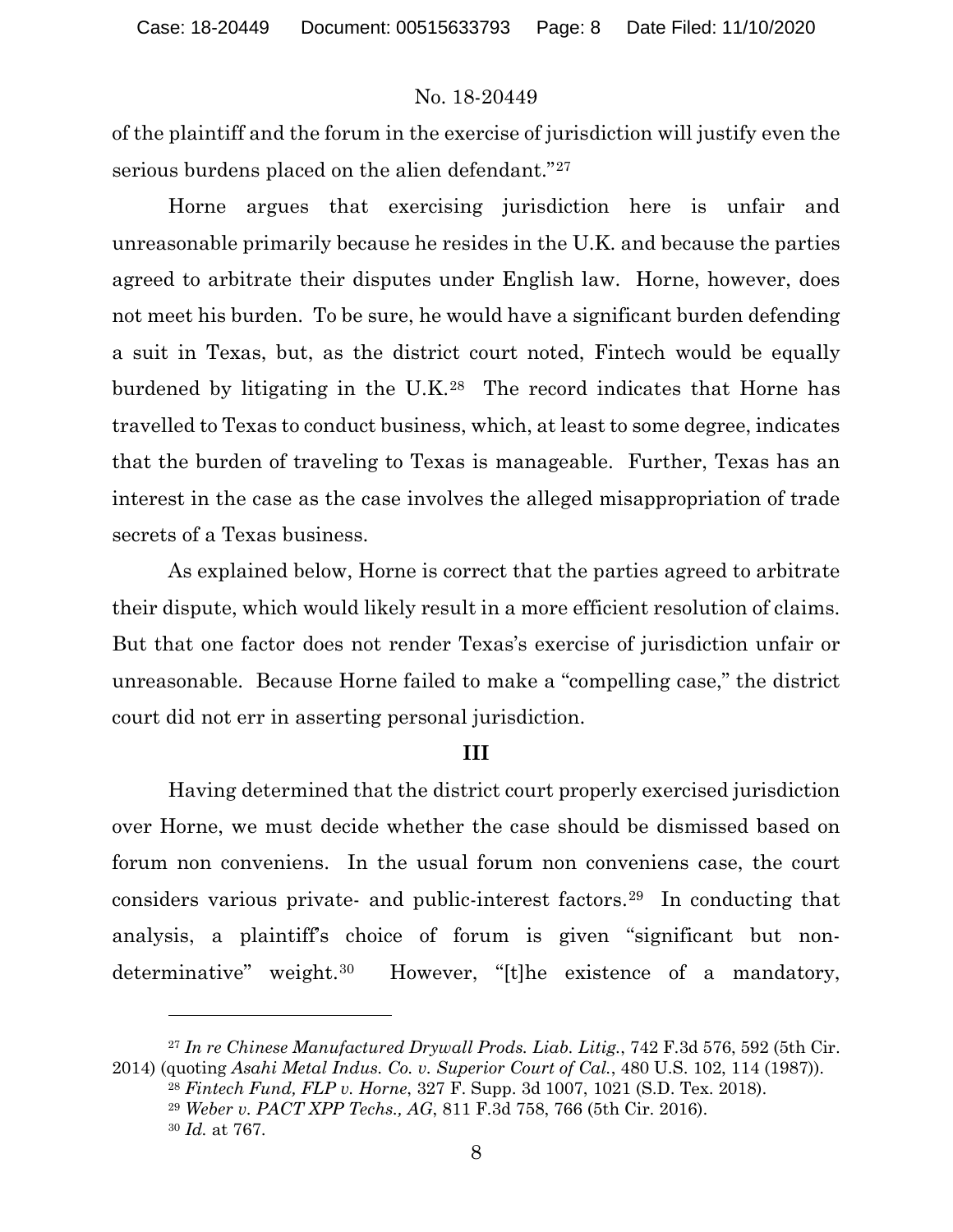enforceable [forum-selection clause] dramatically alters this analysis."[31](#page-8-0) First, we give no weight to the plaintiff's choice of forum and instead require the plaintiff to establish dismissal is unwarranted.[32](#page-8-1) Second, we do not consider the private-interest factors because the parties "waive the right to challenge [the convenience of the] preselected forum."[33](#page-8-2) Accordingly, "the practical result is that forum-selection clauses should control except in unusual cases."[34](#page-8-3) Importantly, this analysis presupposes that the forum-selection clause is valid and that the relevant dispute falls within its scope.[35](#page-8-4)

Here, the district court sua sponte raised forum non conveniens. It then determined that the Agreement contained a valid forum-selection clause and that all of the public-interest factors weighed in favor of dismissal.[36](#page-8-5) "We review the district court's interpretation of the [forum-selection clause] and its assessment of that clause's enforceability *de novo*, then we review for abuse of discretion the court's balancing of the . . . public-interest factors."[37](#page-8-6) 

# **A**

As a preliminary matter, the parties briefly discuss what law should apply when interpreting the Agreement and determining its validity. The district court applied Texas law, stating that "[t]he parties do not dispute that Texas law governs."[38](#page-8-7) But the parties did not, in fact, acquiesce to the application of Texas law. As such, the district court should have engaged in a

<sup>31</sup> *Id.* 

<span id="page-8-2"></span><span id="page-8-1"></span><span id="page-8-0"></span><sup>32</sup> *Id.* (citing *Atl. Marine Constr. Co. v. U.S. Dist. Court for W. Dist. of Tex.*, 571 U.S. 49, 63 (2013)).

<sup>33</sup> *Id.* (quoting *Atl. Marine*, 571 U.S. at 64).

<sup>34</sup> *Atl. Marine*, 571 U.S. at 64.

<span id="page-8-7"></span><span id="page-8-6"></span><span id="page-8-5"></span><span id="page-8-4"></span><span id="page-8-3"></span><sup>35</sup> *See id.* at 62 n.5 ("Our analysis presupposes a contractually valid forum-selection clause."); *Barnett v. DynCorp Int'l, L.L.C.*, 831 F.3d 296, 301 (5th Cir. 2016).

<sup>36</sup> *Fintech Fund, FLP v. Horne*, 327 F. Supp. 3d 1007, 1024-28 (S.D. Tex. 2018).

<sup>37</sup> *Weber*, 811 F.3d at 768.

<sup>38</sup> *Fintech Fund*, 327 F. Supp. 3d at 1025.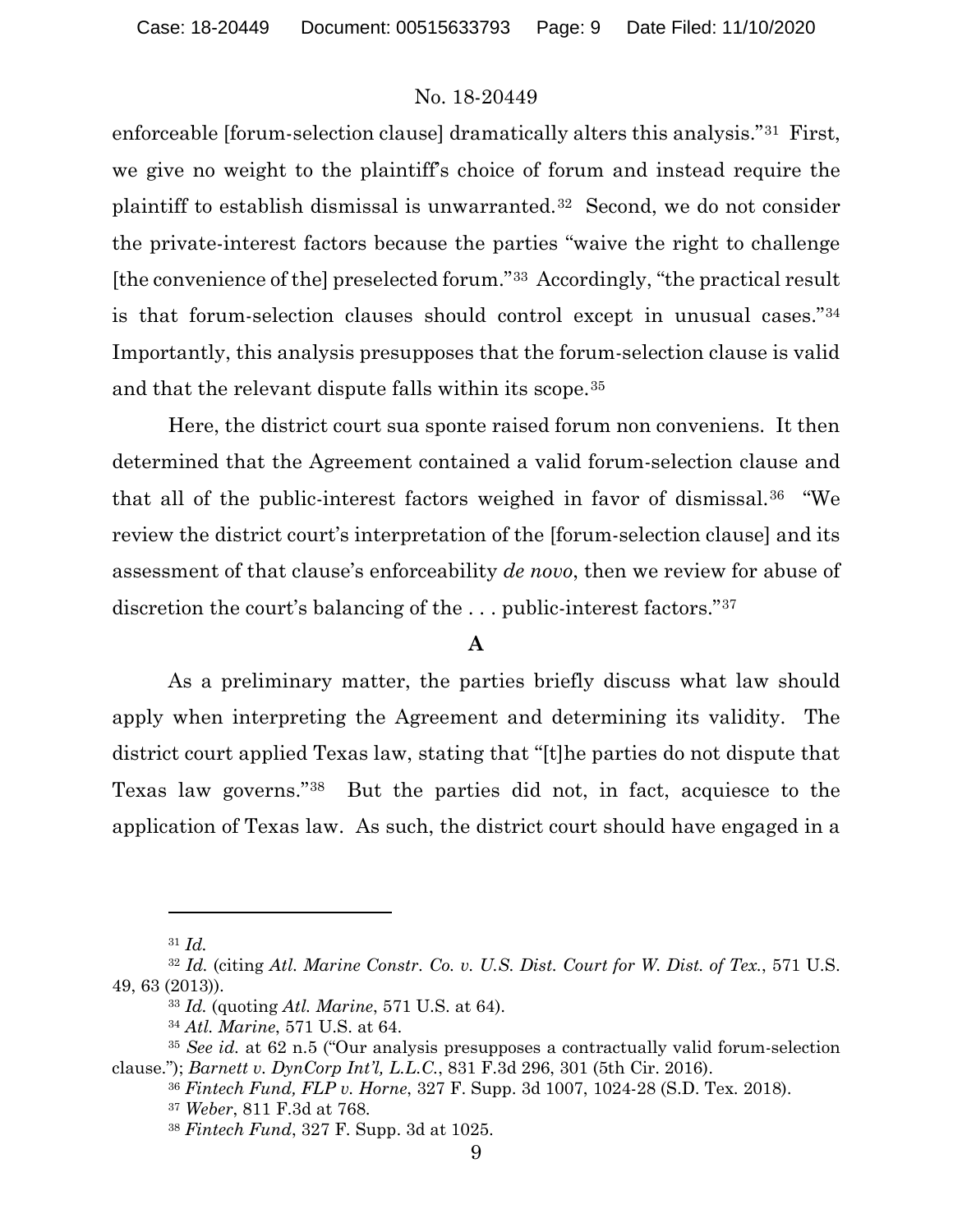choice-of-law analysis, which in this case dictates that English, not Texas, law should apply.

Though the district court was not sitting in diversity, we still look to state law when determining the validity of a contract in federal question cases.<sup>[39](#page-9-0)</sup> A federal court applying state law generally applies the choice-of-law rules of the forum state.[40](#page-9-1) Here, the forum state is Texas. Texas courts look to the Restatement (Second) of Conflict of Laws "[i]n deciding which state's law should govern the construction of contractual rights."[41](#page-9-2) The Restatement provides that "[t]he validity of a contract . . . is determined by the law selected by application of the rules of §§ 187 [(Law of the State Chosen by the Parties)]- 188 [(Law Governing in Absence of Effective Choice by the Parties)]."[42](#page-9-3) Here, the parties chose which law should apply. Thus, we next look to Section 187 of the Restatement,<sup>[43](#page-9-4)</sup> which provides in relevant part:

(1) The law of the state chosen by the parties to govern their contractual rights and duties will be applied if the particular issue is one which the parties could have resolved by an explicit provision in their agreement directed to that issue.

(2) The law of the state chosen by the parties to govern their contractual rights and duties will be applied, even if the particular issue is one which the parties could not have resolved by an explicit provision in their agreement directed to that issue, unless either

(a) the chosen state has no substantial relationship to the parties or the transaction and there is no other reasonable basis for the parties' choice, or

<sup>39</sup> *See Kubala v. Supreme Prod. Servs., Inc.*, 830 F.3d 199, 202 (5th Cir. 2016).

<span id="page-9-1"></span><span id="page-9-0"></span><sup>40</sup> *See Weber*, 811 F.3d at 770 ("A federal court sitting in diversity applies the forum state's choice-of-law rules to determine which substantive law will apply." (citing *Klaxon Co. v. Stentor Elec. Mfg. Co.*, 313 U.S. 487, 496-97 (1941))).

<span id="page-9-2"></span><sup>41</sup> *Barnett v. DynCorp Int'l, L.L.C.*, 831 F.3d 296, 304 (5th Cir. 2016) (alterations in original) (quoting *Maxus Expl. Co. v. Moran Bros., Inc.*, 817 S.W.2d 50, 53 (Tex. 1991)).

<sup>42</sup> RESTATEMENT (SECOND) OF CONFLICT OF LAWS § 200 (AM. LAW INST. 1971).

<span id="page-9-4"></span><span id="page-9-3"></span><sup>43</sup> *See Barnett*, 831 F.3d at 304-05 (noting that Texas courts have adopted Section 187 of the Restatement).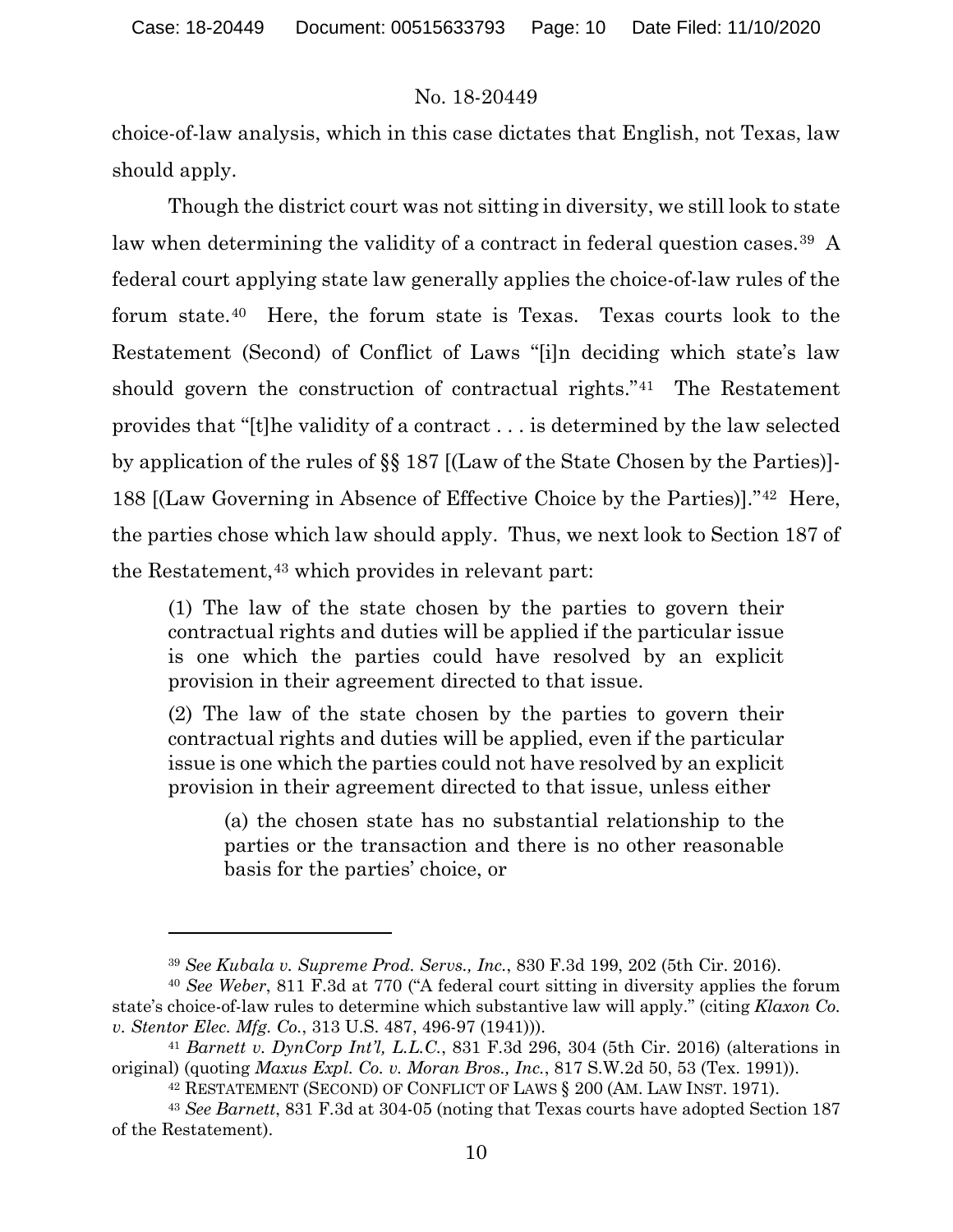(b) application of the law of the chosen state would be contrary to a fundamental policy of a state which has a materially greater interest than the chosen state in the determination of the particular issue and which, under the rule of § 188, would be the state of the applicable law in the absence of an effective choice of law by the parties.<sup>[44](#page-10-0)</sup>

If this dispute falls under subsection (1), English law applies according to the subsection's terms. If the dispute falls under subsection (2), English law still applies. England has a substantial relationship to the parties—Horne is a U.K. citizen and CrossVerify is registered in the U.K. Moreover, Horne performed services for CrossVerify (and by affiliation, Fintech) in the U.K. Regarding § 187(2)(b), neither party argues that the application of English law is contrary to a fundamental policy of Texas. Further, Texas does not have a "materially greater interest" in the resolution of this suit than England. Though Fintech is a Texas entity, Horne, a U.K. citizen, is accused of stealing confidential information while working for CrossVerify, a U.K. entity. Texas has an equal interest in the resolution of this case as England. Accordingly, we will apply the general rule of enforcing the choice of law provision and analyze the Agreement under English law.[45](#page-10-1)

### **B**

Fintech argues the forum-selection clause is not valid because it irreconcilably conflicts with another provision in the Agreement—the arbitration provision in Section 12(A). Because they conflict, Fintech argues that the court should strike both provisions and apply Section 12(D)'s fallback provision, which requires the parties to litigate disputes in the federal courts

<sup>44</sup> RESTATEMENT (SECOND) OF CONFLICT OF LAWS § 187 (AM. LAW INST. 1971).

<span id="page-10-1"></span><span id="page-10-0"></span><sup>45</sup> *See Barnett v. DynCorp Int'l, L.L.C.*, 831 F.3d 296, 304 (5th Cir. 2016) ("The Supreme Court of Texas has recognized that contractual choice of law provisions should generally be enforced . . . ." (quoting *Int'l Interests, L.P. v. Hardy*, 448 F.3d 303, 306-07 (5th Cir. 2006))).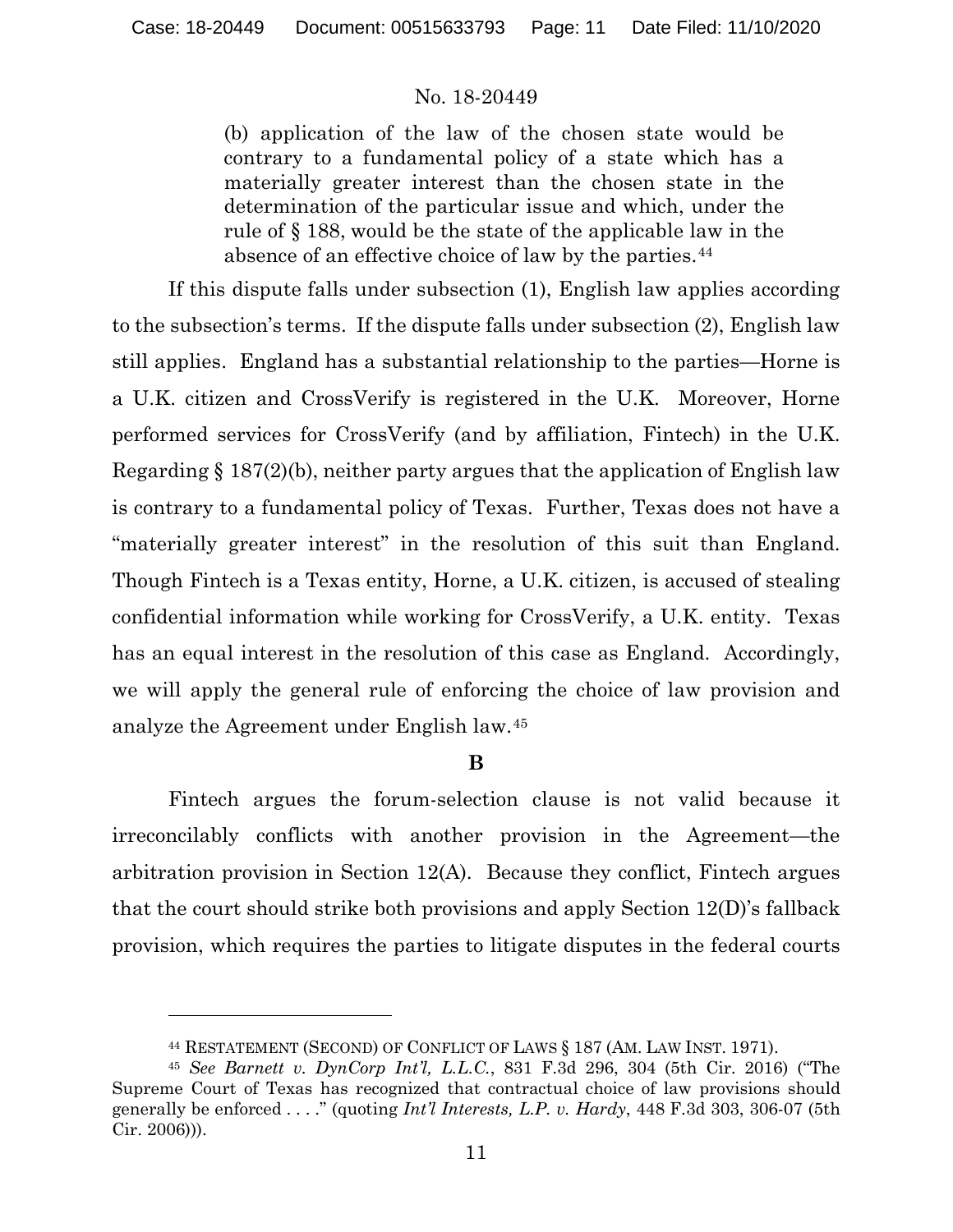in Houston. Section 12(A) requires that "all disputes, controversies or claims arising out of or relating to this Agreement (including for any breach, invalidity or interpretation of this Agreement)" and "any non-contractual obligations arising out of or in connection with this Agreement . . . shall be finally adjudicated by arbitration under the London Court of International Arbitration." Section 14 states that "the courts of England and Wales shall have exclusive jurisdiction to settle any dispute or claim arising out of or in connection with this Agreement or its subject matter or formation (including non-contractual disputes or claims)."

Under English law, courts should make every attempt to harmonize contractual provisions and should determine that two provisions are irreconcilable only as a "last resort."[46](#page-11-0) English law also provides that forumselection clauses do not inherently conflict with arbitration provisions.<sup>47</sup> For example, in *Paul Smith*, the court reconciled an arbitration provision and a "Language and Law" provision.[48](#page-11-2) The arbitration provision stated that "any dispute or difference ... arises between the parties ... shall be adjudicated . . . by one or more Arbitrators."[49](#page-11-3) The Language and Law provision stated that the "Courts . . . of England shall have exclusive jurisdiction over [the Agreement]."[50](#page-11-4) The court held that the two clauses were reconcilable, and that the second referred to the court that could take interim measures to assist an arbitration (e.g., entering preservation orders or removing an arbitrator for misconduct).<sup>[51](#page-11-5)</sup> The court noted that there was an

<span id="page-11-5"></span><span id="page-11-4"></span><span id="page-11-3"></span><span id="page-11-2"></span><span id="page-11-1"></span><span id="page-11-0"></span>30.

 *See id.* at 128-30. *Id.* at 128. *Id.* at 128-29. *Id.* at 129-30.

<sup>46</sup> *See Shell Int'l Petroleum Co. v. Coral Oil Co.* [1999] 1 Lloyd's Rep. 72 (QB) 75-76.

<sup>47</sup> *See Paul Smith Ltd. v. H&S Int'l Holding Inc.* [1991] 2 Lloyd's Rep. 127 (QB) 129-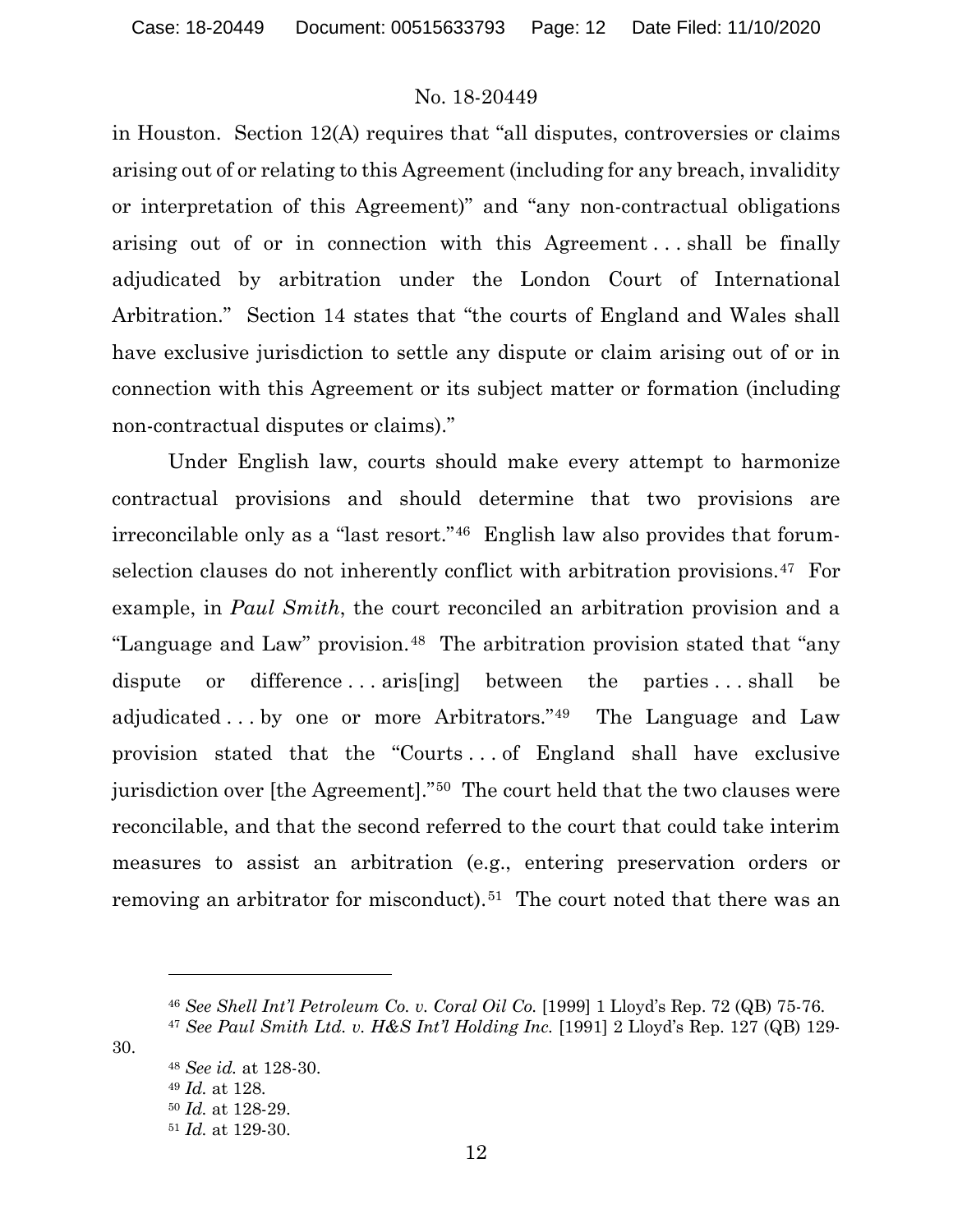apparent incongruity between the two clauses.[52](#page-12-0) However, that incongruity "pale[d] into insignificance . . . when compared to the unfortunate consequences of treating the arbitration clause in a non-domestic commercial agreement as pro non scripto."[53](#page-12-1)

*Paul Smith* controls here. *Paul Smith* makes clear that giving a court "exclusive jurisdiction" does not conflict with an arbitration clause. Like the provision in *Paul Smith*, the forum-selection clause here provides English courts with "exclusive jurisdiction." Even when a case is submitted to arbitration, the court retains some supervisory jurisdiction.[54](#page-12-2) Accordingly, a dispute or issue can be "settled" under a court's jurisdiction even when submitted to arbitration. Under *Paul Smith*, the provisions do not conflict.

Moreover, the court's ultimate task in construing a contract "is to ascertain the intention of the parties."[55](#page-12-3) We start with the assumption that "the parties, as rational businessmen, are likely to have intended any dispute arising out of the relationship into which they have entered . . . be decided by the same tribunal."[56](#page-12-4) The Agreement itself confirms that assumption. The parties dedicate six paragraphs in the Agreement to a complex arbitration scheme. Meanwhile, the forum-selection clause exists in a single paragraph titled "Choice of Law; Jurisdiction and Venue." "Business common sense" indicates the parties intended to submit their claims to arbitration.<sup>[57](#page-12-5)</sup> This case

<sup>52</sup> *Id.* at 130.

<sup>53</sup> *Id.*

<span id="page-12-3"></span><span id="page-12-2"></span><span id="page-12-1"></span><span id="page-12-0"></span><sup>&</sup>lt;sup>54</sup> *Id.* ("The law governing the arbitration comprises the rules governing interim measures (e.g. Court orders for the preservation or storage of goods), the rules empowering the exercise by the Court of supportive measures to assist an arbitration which has run into difficulties (e.g. filling a vacancy in the composition of the arbitral tribunal if there is no other mechanism) and the rules providing for the exercise by the Court of its supervisory jurisdiction over arbitrations (e.g. removing an, arbitrator for misconduct).").

<sup>55</sup> *See Shell Int'l Petroleum Co. v. Coral Oil Co.* [1999] 1 Lloyd's Rep. 72 (QB) 75.

<span id="page-12-4"></span><sup>56</sup> *Premium Nafta Prods. Ltd. v. Fili Shipping Co.* [2007] UKHL 40, [13].

<span id="page-12-5"></span><sup>57</sup> *Taylor v. Rive Droite Music Ltd.* [2005] EWCA (Civ) 1300, [2006] EMLR 4 [94].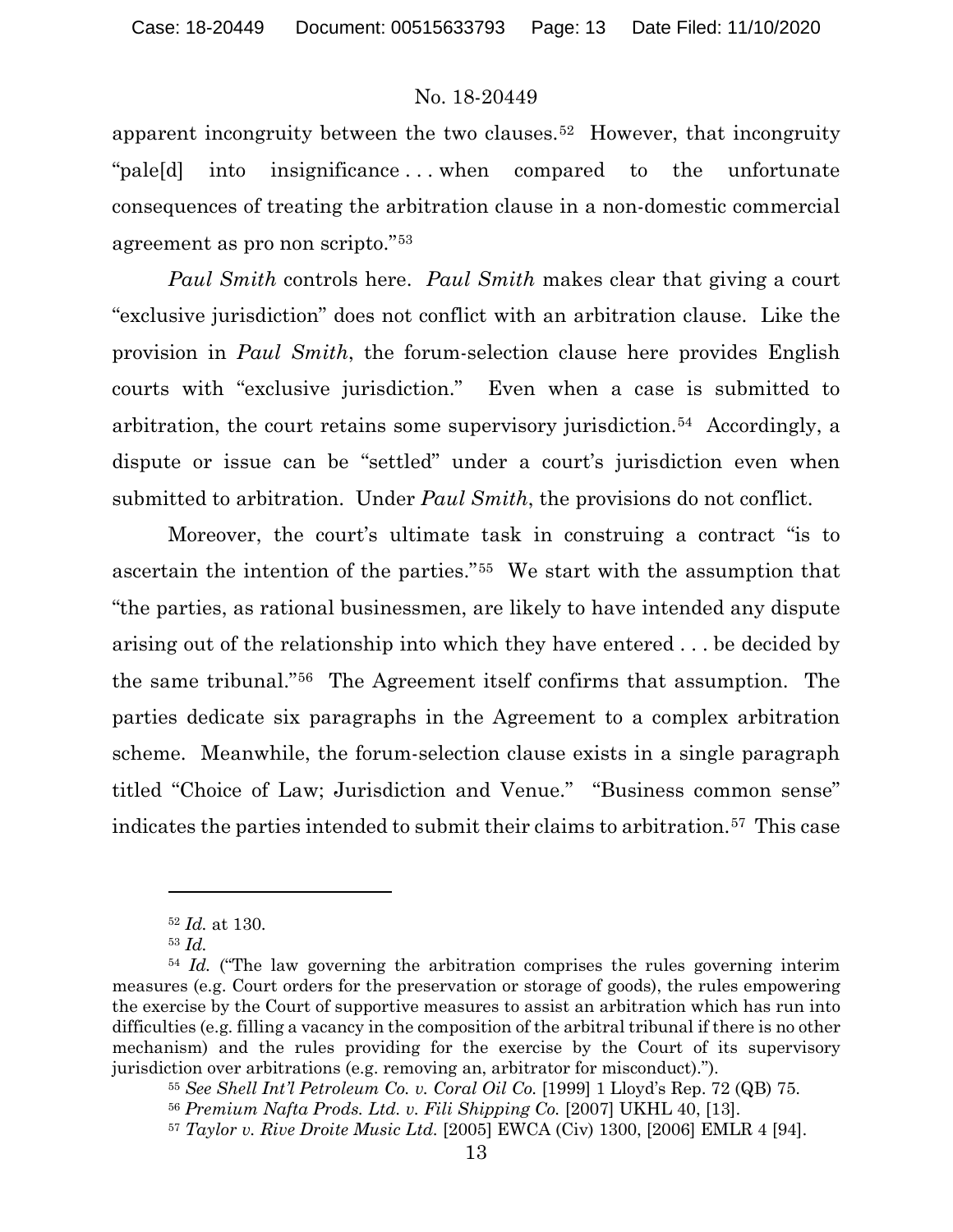is not the type of "rare" case that would require us, as a measure of "last resort," to declare these two provisions irreconcilable.[58](#page-13-0) The parties agreed that claims will be submitted to and decided by an arbitration panel. However, because courts retain jurisdiction to decide interim matters relating to the arbitration,[59](#page-13-1) the parties agreed that only the courts of England may decide those interim matters. We will hold the parties to that Agreement. Therefore, we agree with the district court that Section 12(A) and Section 14 can be harmonized, albeit for different reasons.

### **C**

Fintech argues that even if Section 12(A) and Section 14 can be harmonized, Fintech's claims still fall outside of the scope of those provisions. Section 12(A) covers, among other things, "all disputes arising out of or relating to this Agreement" and "any non-contractual obligations arising out of or in connection with this Agreement." Section 14 covers "any dispute or claim arising out of or in connection with this Agreement or its subject matter or formation (including non-contractual disputes or claims)." Under English law, both arbitration clauses and forum-selection clauses "in . . . international commercial contract[s] should be liberally construed" and "[t]he words 'arising out of' should cover every dispute except a dispute as to whether there was ever a contract at all."[60](#page-13-2) Fintech reasons that because it brings claims under federal law that can stand without relying on the Agreement, the claims fall outside of Section 12(A)'s and Section 14's scope.

Fintech's argument ignores the standard set forth in *Fiona Trust*. *Fiona Trust* makes clear that we should broadly construe when a claim arises out of

<span id="page-13-1"></span><span id="page-13-0"></span>30.

<sup>58</sup> *Shell Int'l Petroleum*, [1999] 1 Lloyd's Rep. at 75-76.

<sup>59</sup> *See Paul Smith Ltd. v. H&S Int'l Holding Inc.* [1991] 2 Lloyd's Rep. 127 (QB) 129-

<span id="page-13-2"></span><sup>60</sup> *Martinez v. Bloomberg LP*, 740 F.3d 211, 224 (2d Cir. 2014) (second alteration in original) (quoting *Fiona Trust & Holding Corp. v. Privalov* [2007] EWCA (Civ) 20 [18]).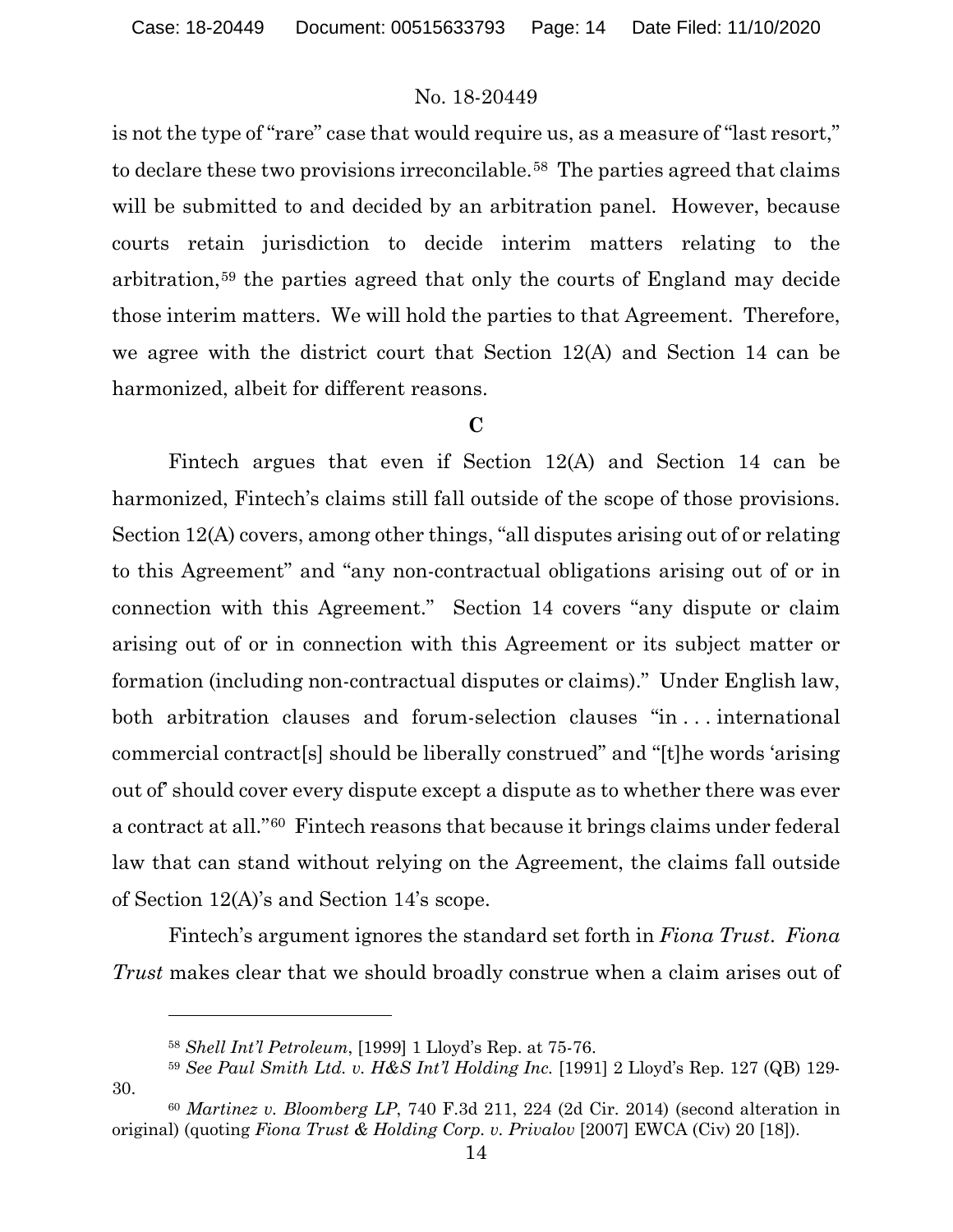an agreement.[61](#page-14-0) Fintech claims that Horne misappropriated trade secrets and unlawfully used a protected computer to misappropriate confidential information. Liberally construed, those claims arise out of the Agreement, which was entered into because the "parties desire to have maintained, not disclosed, and used only for the benefit of [CrossVerify] (or its affiliates as the case may be) all such inventions, technology, intellectual property, information and trade secrets." Accordingly, Fintech's claims are within the scope of the arbitration provision and are subject to a valid forum-selection clause.

Normally, we would also need to decide whether the clause is enforceable under federal law.[62](#page-14-1) However, Fintech does not brief enforceability and thus does not meet its burden to overcome the presumption of enforceability.[63](#page-14-2) 

## **D**

Because the district court correctly applied the forum-selection clause, we need only consider whether the district court abused its discretion in applying the public-interest factors.[64](#page-14-3) Those factors include:

administrative difficulties flowing from court congestion; the local interest in having localized controversies decided at home; the interest in having the trial of a diversity case in a forum that is at home with the law that must govern the action; the avoidance of unnecessary problems in conflict of laws, or in the application of foreign law; and the unfairness of burdening citizens in an unrelated forum with jury duty.[65](#page-14-4) 

When dealing with a forum-selection clause, Fintech, as the plaintiff, must show that dismissal is unwarranted.<sup>66</sup> Fintech fails to make that showing.

<sup>61</sup> *Fiona Trust*, [2007] EWCA (Civ) 20 [18].

<span id="page-14-5"></span><span id="page-14-4"></span><span id="page-14-3"></span><span id="page-14-2"></span><span id="page-14-1"></span><span id="page-14-0"></span><sup>62</sup> *Barnett v. DynCorp Int'l, L.L.C.*, 831 F.3d 296, 301 (5th Cir. 2016) (enumerating the factors the court looks to in determining whether a clause is "'unreasonable' under the circumstances" (quoting *Haynsworth v. The Corp.*, 121 F.3d 956, 963 (5th Cir. 1997))).

<sup>63</sup> *See id.*

<sup>64</sup> *Weber v. PACT XPP Techs., AG*, 811 F.3d 758, 768 (5th Cir. 2016).

<sup>65</sup> *Id.* at 776 (quoting *Piper Aircraft Co. v. Reyno*, 454 U.S. 235, 241 n.6 (1981)).

<sup>66</sup> *Atl. Marine Constr. Co. v. U.S. Dist. Court for W. Dist. of Tex.*, 571 U.S. 49, 63 (2013).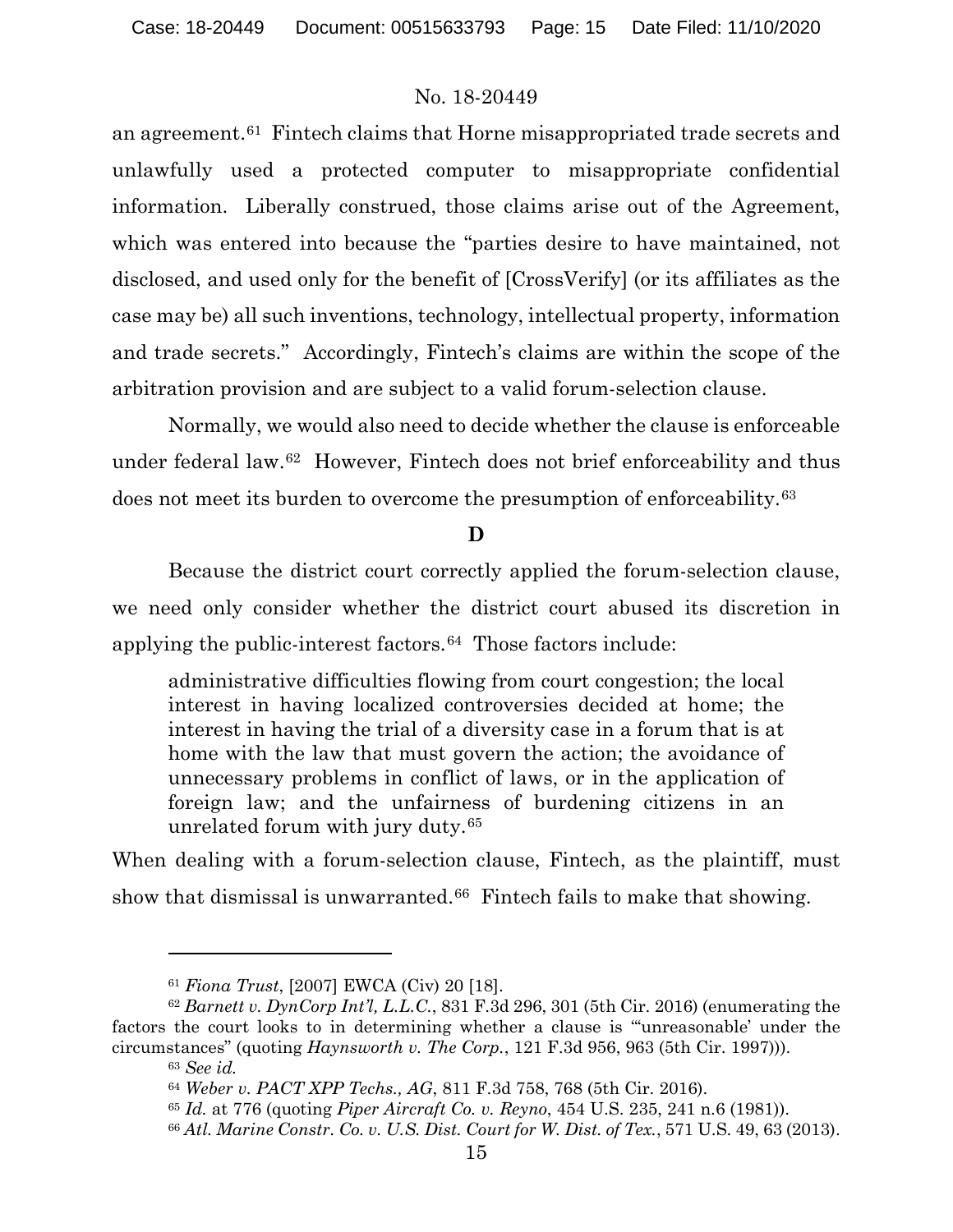Fintech argues the public factors weigh against dismissal because (1) "[t]here is no evidence that the English courts are any less congested than those in the Southern District of Texas"; (2) "[t]he American judicial system . . . has a substantial interest in ensuring that Americans can, through civil actions, enforce . . . criminal laws and vindicate their rights"; and (3) "it makes little sense to entrust the enforcement of . . . U.S. criminal laws with, or impose the burden of doing so on, the English judicial system." Fintech's first argument ignores the standard; Fintech bears the burden of proving that dismissal is unwarranted and offers no evidence that the Texas courts are less congested than English courts. Regarding its second argument, Fintech is correct that "the United States [has] an interest in protecting [its] citizens from abuse by foreign[ers]," but that "manifestly is not the sort of exceptional circumstance that justifies disregarding the parties' agreement on publicinterest-factor grounds."[67](#page-15-0) Fintech's third argument, even if true, does not meet the "quite ... high burden of persuasion"<sup>[68](#page-15-1)</sup> to show that this is an "unusual case[]."[69](#page-15-2) Moreover, English law governs the Agreement. The English judicial system is thus in a much better position to handle a dispute arising out of the Agreement.

#### **E**

Fintech also argues that the district court reversibly erred by dismissing the case under forum non conveniens without providing Fintech an opportunity to respond. However, we have upheld a forum non conveniens dismissal despite a lack of notice to the plaintiff because the plaintiff could not "demonstrate prejudice from the error."[70](#page-15-3) The same is true here. Fintech's

<span id="page-15-1"></span><span id="page-15-0"></span><sup>67</sup> *Weber*, 811 F.3d at 776.

<sup>68</sup> *Id.* 

<span id="page-15-2"></span><sup>69</sup> *Id.* (quoting *Atl. Marine*, 571 U.S. at 64).

<span id="page-15-3"></span><sup>70</sup> *Moreno v. LG Elecs., USA Inc.*, 800 F.3d 692, 699 (5th Cir. 2015).